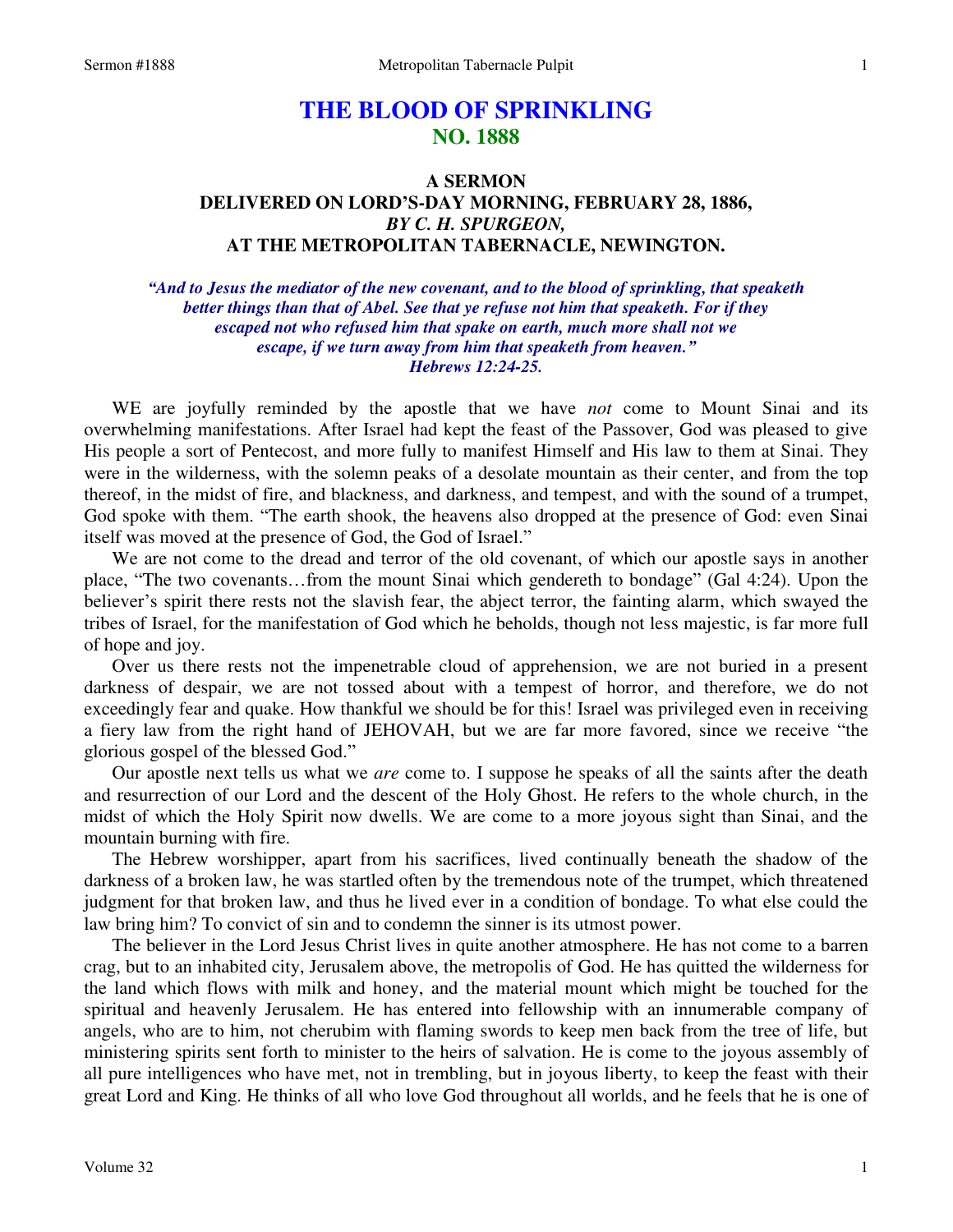them, for he has come to "the general assembly and church of the firstborn, which are written in heaven."

 Moreover, he has come "to God the Judge of all," the umpire and rewarder of all the chosen citizens who are enrolled by His command, the ruler and judge of all their enemies. God is not to them a dreadful person who speaks from a distance, but He is their Father and their Friend, in whom they delight themselves, in whose presence there is fullness of joy for them. Brethren, our fellowship is with the Father, our God. To Him we have come through our Lord Jesus Christ.

 Moreover, in the power of the Spirit of God we realize the oneness of the church both in heaven and earth, and the spirits of just men made perfect are in union with us. No gulf divides the militant from the triumphant, we are one army of the living God. We sometimes speak of the holy *dead,* but there are none such, they live unto God, they are perfected as to their spirits even now, and they are waiting for the moment when their bodies also shall be raised from the tomb to be again inhabited by their immortal souls. We no longer shudder at the sepulcher, but sing of resurrection. Our condition of heart, from day today, is that of men who are in fellowship with God, fellowship with angels, fellowship with perfect spirits.

 We have also come to Jesus, our Savior, who is all and in all. In Him we live, we are joined unto Him in one spirit, He is the Bridegroom of our souls, the delight of our hearts. We are come to Him as the Mediator of the new covenant. What a blessed thing it is to know that covenant of which He is the Mediator! Some in these days despise the covenant, but saints delight in it. To them the everlasting covenant, "ordered in all things, and sure," is all their salvation and all their desire.

 We are covenanted ones through our Lord Jesus. God has pledged Himself to bless us. By two immutable things wherein it is impossible for Him to lie, He has given us strong consolation, and good hope through grace, even to all of us who have fled for refuge to the Lord Jesus. We are happy to live under the covenant of grace, the covenant of promise, the covenant symbolized by Jerusalem above, which is free, and the mother of us all.

 Then comes the last thing of all, mentioned last, as I shall have to show you, for a purpose. We have come *"to the blood of sprinkling."* On that first day at Sinai no blood of sprinkling was presented, but afterwards it was used by divine order to ratify the national covenant which the tribes made with JEHOVAH at the foot of the hill. Of that covenant the Lord says, "which my covenant they brake, although I was an husband unto them." *He* never broke His covenant, but *they* broke it, for they failed to keep that condition of obedience without which a covenant founded upon works falls to the ground.

 We have come to the blood of sprinkling which has fallen upon a covenant which never shall be broken, for the Lord has made it to endure though rocks and hills remove. This is called by the Holy Ghost, "a better covenant, which was established upon better promises." We are come to the covenant of grace, to Jesus the Mediator of it, and to His blood, which is the seal of it. Of this last we are going to speak at this time—"The blood of sprinkling which speaks better things than that of Abel."

 I shall need this morning to occupy all the time with what I regard as only the first head of my discourse. *What is it?* "The blood of sprinkling." It will be our duty afterwards to consider *where we are*—"we are come unto this blood," and thirdly, to remember *what then?* "See that ye refuse not him that speaketh."

## **I.** FIRST, WHAT IS IT?

What is this "blood of sprinkling?" In a few words, "the blood of sprinkling" represents the pains, the sufferings, the humiliation, and the death of the Lord Jesus Christ, which He endured on the behalf of guilty man. When we speak of the blood, we wish not to be understood as referring solely or mainly to the literal material blood which flowed from the wounds of Jesus. We believe in the literal fact of His shedding His blood, but when we speak of His cross and blood we mean those sufferings and that death of our Lord Jesus Christ by which He magnified the law of God, we mean what Isaiah intended when he said, "He shall make his soul an offering for sin," we mean all the griefs which Jesus vicariously endured on our behalf at Gethsemane, and Gabbatha, and Golgotha, and especially His yielding up His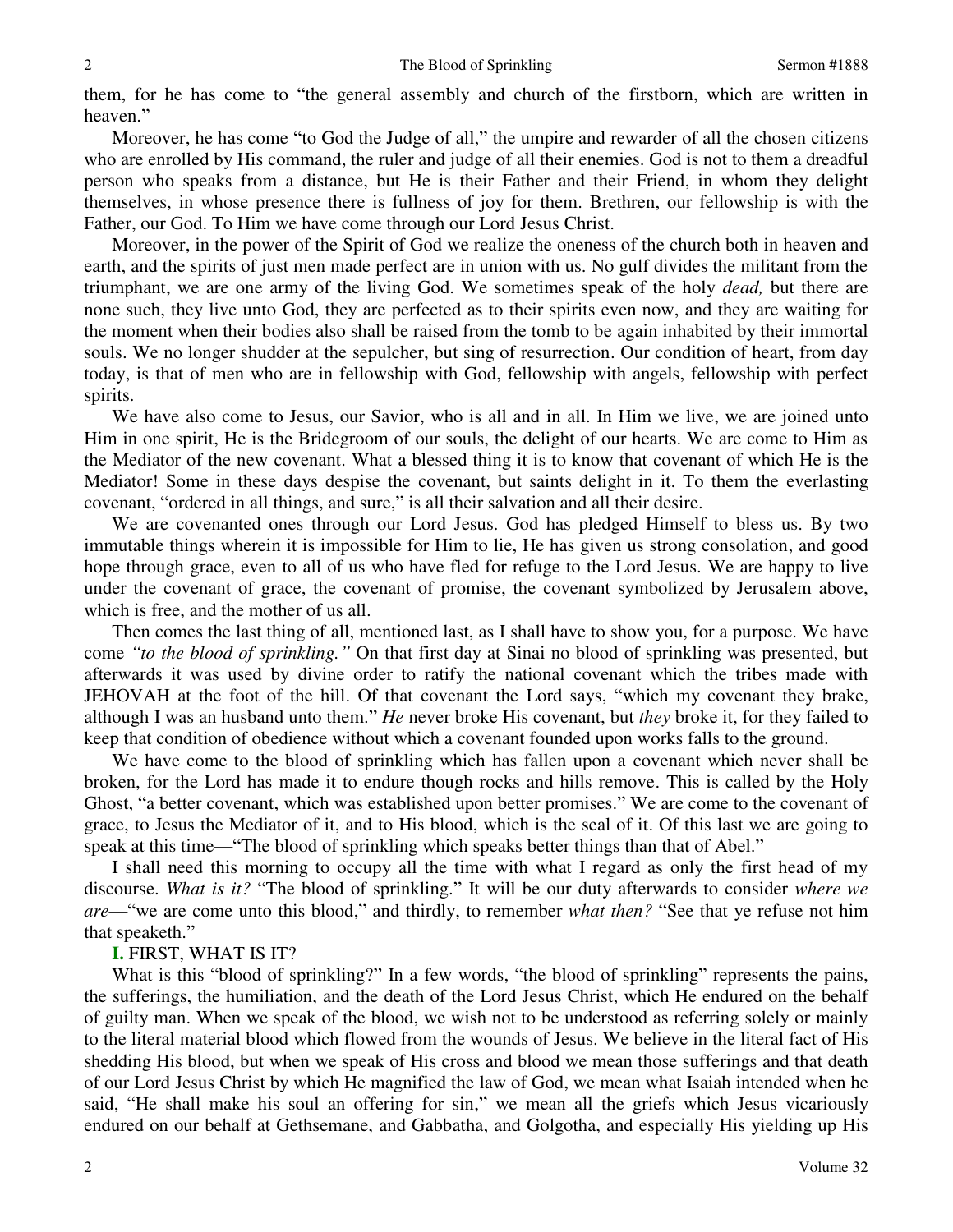life upon the tree of scorn and doom. "The chastisement of our peace was upon him, and with his stripes we are healed." "Without shedding of blood there is no remission," and the shedding of blood intended is the death of Jesus, the Son of God.

 Remember that His sufferings and death were not apparent only, but true and real, and that they involved an incalculable degree of pain and anguish. To redeem our souls cost our Lord an exceeding sorrowfulness "even unto death," it cost Him the bloody sweat, the heart broken with reproach, and especially the agony of being forsaken of His Father till He cried, "My God, my God, why have thou forsaken me?" Our Mediator endured death under the worst possible aspects, bereft of those supports which are in all other cases of godly men afforded by the goodness and faithfulness of God. His was not merely a natural death, but a death aggravated by supernatural circumstance, which infinitely intensified its woe. This is what we mean by the blood of Christ, His sufferings, and His death.

 These were voluntarily undertaken by Himself out of pure love to us, and in order that we might thereby be justly saved from deserved punishment. There was no natural reason on His own account why He should suffer, bleed, and die. Far from it—"He only hath immortality." But out of supreme love to us, that man might be forgiven without the violation of divine rectitude, the Son of God assumed human flesh, and became in very deed a man, in order that He might be able to offer in man's place a full vindication to the righteous and unchangeable law of God.

 Being God, He thus showed forth the wondrous love of God to man by being willing to suffer personally rather than the redeemed should die as the just result of their sin. The matchless majesty of His divine person lent supreme efficacy to His sufferings. It was a man that died, but He was also God, and the death of incarnate God reflects more glory upon law than the deaths of myriads of condemned creatures could have done.

 See the yearning of the great God for perfect righteousness, He had sooner die than stain His justice even to indulge His mercy. Jesus the Lord, out of love to the Father and to men, undertook willingly and cheerfully for our sakes to magnify the law, and bring in perfect righteousness. This work was so carried out to the utmost, that not a jot of the suffering was mitigated, nor a particle of the obedience foregone, "He became obedient unto death, even the death of the cross." Now He has finished transgression, made an end of sin, and brought in everlasting righteousness, for He has offered such expiation that God is just, and the justifier of him that believes. God is at once the righteous Judge, and the infinitely loving Father, through what Jesus has suffered.

 Brethren, though I have said that there was no reason why the Son of God should bleed and die on His own account, yet towards us there was a reason. Our Lord from of old in the eternal covenant was constituted the head and representative of all who were in Him, and so, when the time came, He took the place, bore the sin, and suffered the penalty of those whom the Father gave Him from before the foundations of the world. He is as much the representative man as the first Adam was the representative man, and as in Adam the sin was committed which ruined us, so in the second Adam the atonement was made which saves us. "As in Adam all die, even so in Christ shall all be made alive."

 There was no other person so fit to undertake the enterprise of our redemption as this second man, who is the Lord from heaven. He properly, but yet most generously and spontaneously, came and shed His precious blood, in the room and place and stead of sinners, to bring the guilty near to God.

 But the text does not merely speak of the blood *shed,* which I have explained to you, but of "the blood *of sprinkling."* This is the atonement applied for divine purposes, and especially applied to our own hearts and consciences by faith. For the explanation of this sprinkling we must look to the types of the Old Testament. In the Old Testament the blood of sprinkling meant a great many things, in fact, I cannot just now tell you all that it signified. We meet with it in the Book of Exodus, at the time when the Lord smote all the first-born of Egypt. Then the blood of sprinkling meant *preservation*.

 The basin filled with blood was taken, a bunch of hyssop was dipped into it, and the lintel and the two side posts of every house tenanted by Israelites were smeared with the blood, and when God saw the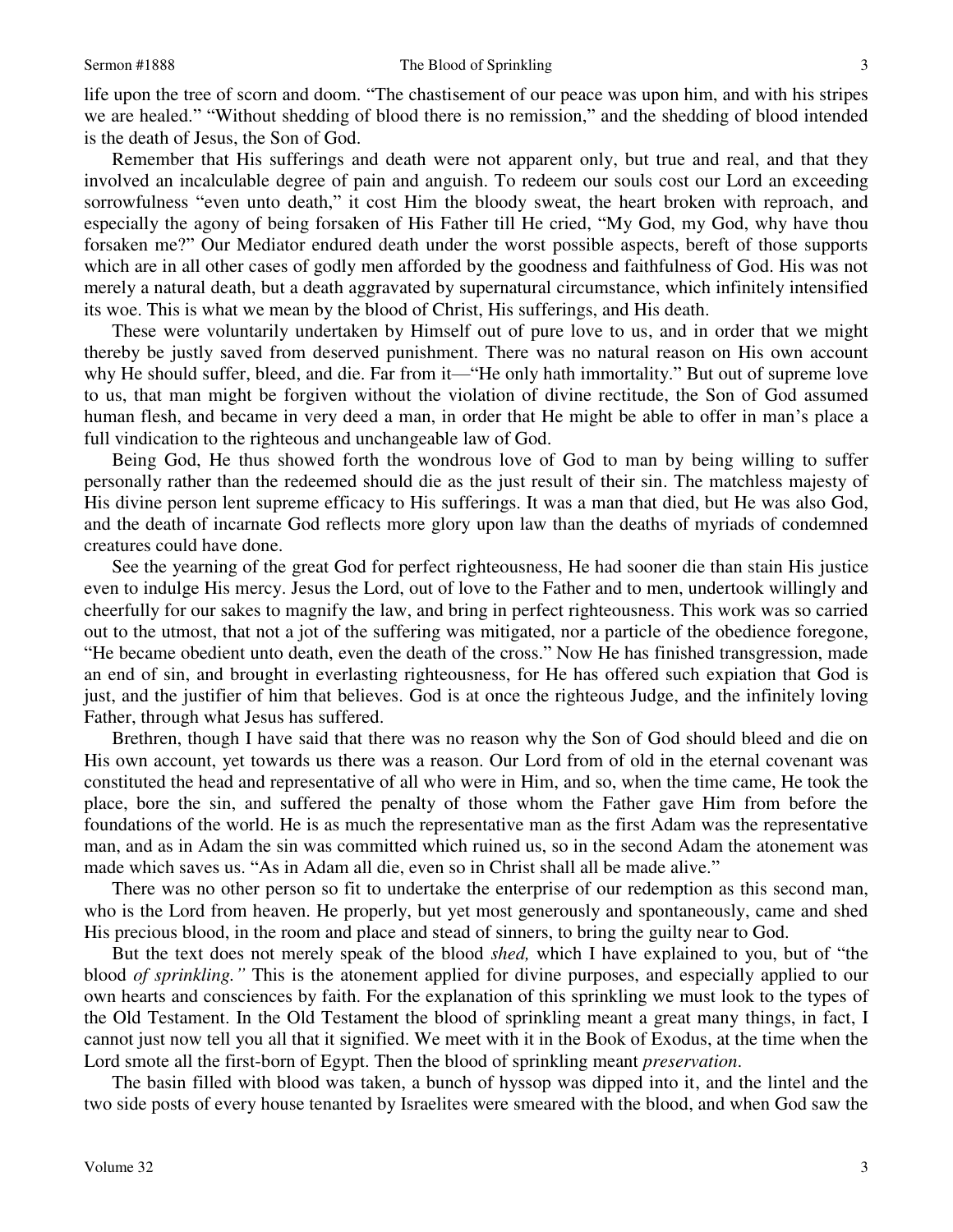blood upon the house of the Israelite, He bade the destroyer pass that family by, and leave their firstborn unharmed. The sprinkled blood meant preservation; it was Israel's passover and safeguard.

 The sprinkled blood very frequently signified the *confirmation* of a covenant. So it is used in Exodus twenty-four, which I read to you just now. The blood was sprinkled upon the book of the covenant, and also upon the people, to show that the covenant was, as far as it could be, confirmed by the people who promised, "All that the Lord has said will we do." The blood of bulls and of goats in that case was but a type of the sacrificial blood of the Lord Jesus Christ.

 The lesson which we learn from Exodus twenty-four is that the blood of sprinkling means the blood of ratification or confirmation of the covenant, which God has been pleased to make with men in the person of our Lord Jesus Christ. Since Jesus died, the promises are Yea and Amen to all believers, and must assuredly be fulfilled. The covenant of grace had but one condition, and that condition Jesus has fulfilled by His death, so that it has now become a covenant of pure and unconditional promise to all the seed.

 In many cases the sprinkling of the blood meant *purification*. If a person had been defiled, he could not come into the sanctuary of God without being sprinkled with blood. There were the ashes of a red heifer laid up, and these were mixed with blood and water, and by their being sprinkled on the unclean, his ceremonial defilement was removed. There were matters incident to domestic life, and accidents of outdoor life, which engendered impurity, and this impurity was put away by the sprinkling of blood.

 This sprinkling was used in the case of recovery from infectious disease, such as leprosy; before such persons could mingle in the solemn assemblies, they were sprinkled with the blood, and thus were made ceremonially pure. In a higher sense this is the work of the blood of Christ. It preserves us, it ratifies the covenant, and wherever it is applied it makes us pure, for "the blood of Jesus Christ his Son cleanseth us from all sin." We have our hearts sprinkled from an evil conscience, for we have come unto the obedience and sprinkling of the blood of Jesus Christ.

 The sprinkling of the blood meant, also, *sanctification*. Before a man entered upon the priesthood the blood was put upon his right ear, and on the great toe of his right foot, and on the thumb of his right hand, signifying that all his powers were thus consecrated to God. The ordination ceremony included the sprinkling of blood upon the altar round about. Even thus has the Lord Jesus redeemed us unto God by His death, and the sprinkling of His blood has made us kings and priests unto God forever. He is made of God unto us sanctification, and all else that is needed for the divine service.

 One other signification of the blood of the sacrifice was *acceptation and access*. When the high priest went into the most holy place once a year, it was not without blood, which he sprinkled upon the ark of the covenant, and upon the mercy seat, which was on the top thereof. All approaches to God were made by blood. There was no hope of a man drawing near to God, even in symbol, apart from the sprinkling of the blood.

 And now today our only way to God is by the precious sacrifice of Christ, the only hope for the success of our prayers, the acceptance of our praises, or the reception of our holy works, is through the ever-abiding merit of the atoning sacrifice of our Lord Jesus Christ. The Holy Ghost bids us enter into the holiest by the blood of Jesus, there is no other way.

 There were other uses besides these, but it may suffice to put down the sprinkling of the blood as having these effects, namely, that of preservation, satisfaction, purification, sanctification, and access to God. This was all typified in the blood of bulls and of goats, but actually fulfilled in the great sacrifice of Christ.

 With this as an explanation, I desire to come still closer to the text, and view it with great care, for to my mind it is singularly full of teaching. May the Holy Spirit lead us into the truth which lies herein like treasure hid in a field!

 First. *The blood of sprinkling is the center of the divine manifestation under the Gospel*. Observe its innermost place in the passage before us [For this line of thought I am much indebted to a chapter in an admirable book, entitled "Every-day Life," by C. H. Waller, M.A. Shaw and Co.]. You are privileged by almighty grace to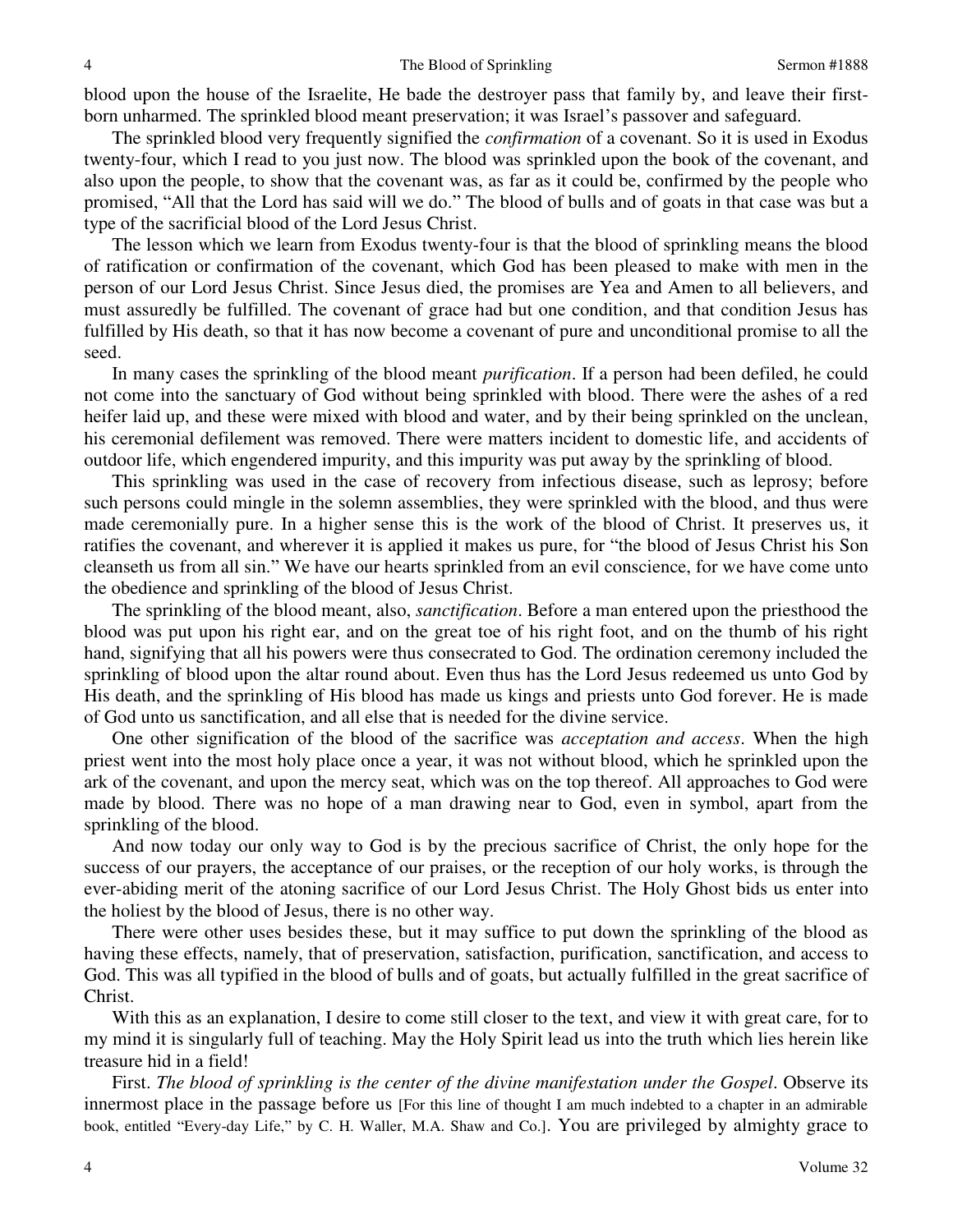### Sermon #1888 The Blood of Sprinkling 5

come first to Mount Zion, to climb its steeps, to stand upon its holy summit, and to enter the city of the living God, the heavenly Jerusalem. In those golden streets, surrounding the hallowed shrine, you behold an innumerable company of angels. What a vision of glory! But you must not rest here, for the great general assembly, the festal gathering, the solemn convocation of the enrolled in heaven, is being held, and all are there in glad attire, surrounding their God and Lord. Press onward to the throne itself, where sits the Judge of all, surrounded by those holy spirits who have washed their robes, and therefore, stand before the throne of God in perfection.

 Have you not come a long way? Are you not admitted into the very center of the whole revelation? Not yet. A step further lands you where stands your Savior, the Mediator, with the new covenant. Now is your joy complete, but you have a further object to behold. What is in that innermost shrine? What is that which is hidden away in the holy of holies? What is that which is the most precious and costly thing of all, the last, the ultimatum, God's grandest revelation? The precious blood of Christ, as of a lamb without blemish and without spot—the blood of sprinkling. This comes last, it is the innermost truth of the dispensation of grace under which we live.

 Brethren, when we climb to heaven itself, and pass the gate of pearl, and wend our way through the innumerable hosts of angels, and come even to the throne of God, and see the spirits of the just made perfect, and hear their holy hymn, we shall not have gone beyond the influence of the blood of sprinkling, nay, we shall see it there more truly present than in any other place beside. "What!" say you, "the blood of Jesus in heaven?" Yes. The earthly sanctuary, we are told, was purified with the blood of bulls and of goats, "but the heavenly things themselves with better sacrifices than these" (Heb 9:23). When Jesus entered once and for all into the holy place, He entered by His own blood, having obtained eternal redemption for us, so says the apostle in the ninth chapter of this epistle.

 Let those who talk lightly of the precious blood correct their view ere they be guilty of blasphemy, for the revelation of God knows no lower deep, this is the heart and center of all. The manifestation of Jesus under the Gospel is not only the revelation of the Mediator, but especially of His sacrifice. The appearance of God the Judge of all, the vision of hosts of angels and perfect spirits, do but lead up to that sacrifice which is the source and focus of all true fellowship between God and His creatures. This is the character which Jesus wears in the innermost shrine where He reveals Himself most clearly to those who are nearest to Him.

 He looks like a lamb that has been slain. There is no sight of Him which is fuller, more glorious, and more complete, than the vision of Him as the great sacrifice for sin. The atonement of Jesus is the concentration of the divine glory; all other revelations of God are completed and intensified here. You have not come to the central sun of the great spiritual system of grace till you have come to the blood of sprinkling—to those sufferings of Messiah which are not for Himself, but are intended to bear upon others, even as drops when they are sprinkled exert their influence where they fall.

 Unless you have learned to rejoice in that blood which takes away sin, you have not yet caught the key-note of the Gospel dispensation. The blood of Christ is the life of the Gospel. Apart from atonement you may know the skin, the rind, the husk of the Gospel, but its inner kernel you have not discovered.

 I next ask you to look at the text and observe that *this sprinkling of the blood,* as mentioned by the Holy Ghost in this passage, *is absolutely identical with Jesus Himself*. Read it. "To Jesus the mediator of the new covenant, and to the blood of sprinkling, that speaketh better things than that of Abel. See that ye refuse not *him* that speaks." He says it is the blood that speaks, and then he proceeds to say, "See that you refuse not *Him* who speaketh." This is a very unexpected turn, which can only be explained upon the supposition that Jesus and the blood are identical in the writer's view. By what we may call a singularity in grammar, in putting *Him* for *it,* the Spirit of God intentionally sets forth the striking truth, that the sacrifice is identical with the Savior. "We are come to the Savior, the mediator of the new covenant, and to the blood of sprinkling that speaketh; see that ye refuse not *him."*

 Beloved friends, there is no Jesus if there is no blood of sprinkling, there is no Savior if there is no sacrifice. I put this strongly, because the attempt is being made nowadays to set forth Jesus apart from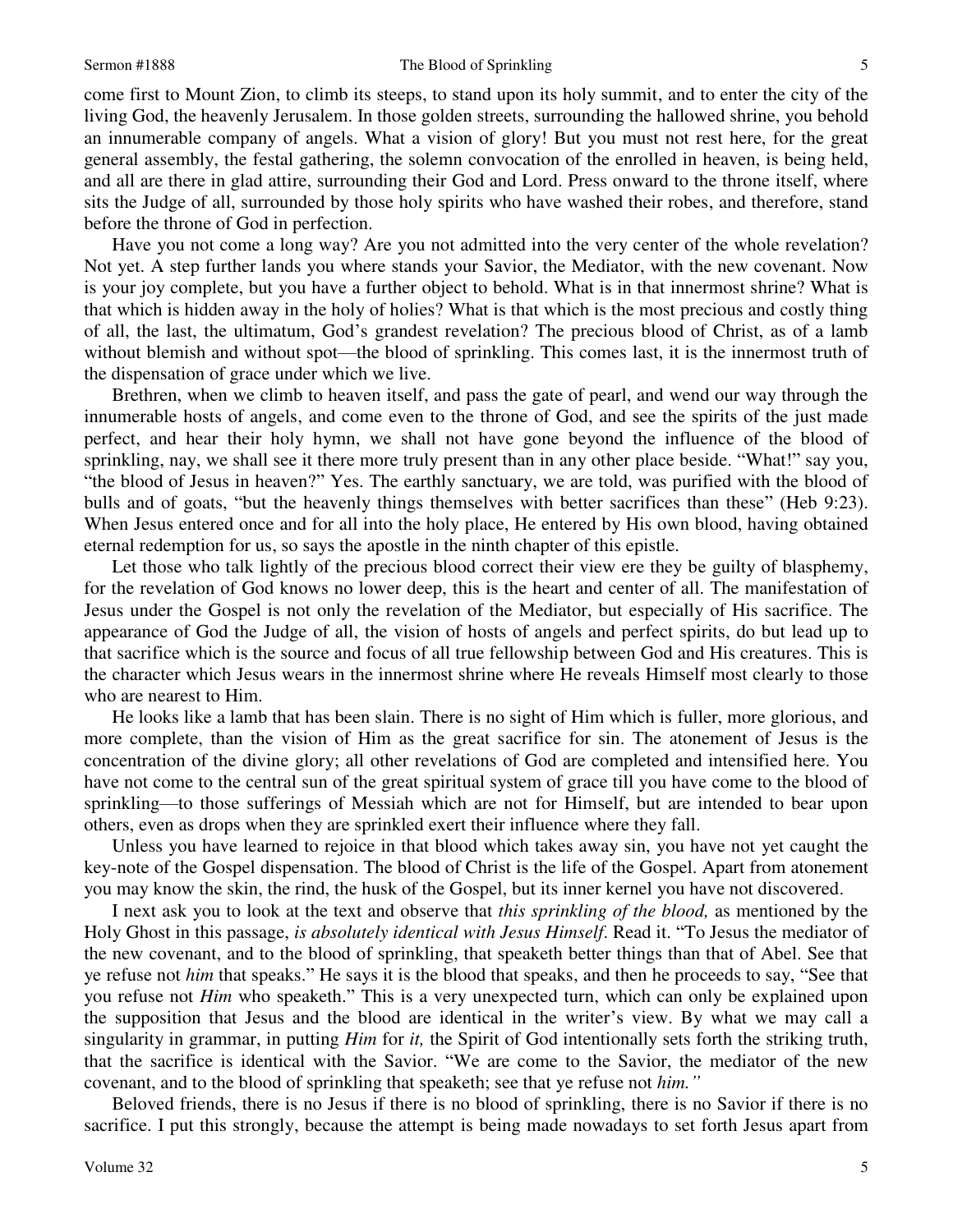His cross and atonement. He is held up as a great ethical teacher, a self-sacrificing spirit, who is to lead the way in a grand moral reformation, and by His influence to set up a kingdom of moral influence in the world. It is even hinted that this kingdom has never had prominence enough given to it because it has been overshadowed by His cross. But where is Jesus apart from His sacrifice? He is not there if you have left out the blood of sprinkling, which is the blood of sacrifice. Without the atonement, no man is a Christian, and Christ is not Jesus.

 If you have torn away the sacrificial blood, you have drawn the heart out of the Gospel of Jesus Christ, and robbed it of its life. If you have trampled on the blood of sprinkling, and counted it a common thing, instead of putting it above you upon the lintel of the door, and all around you upon the two side posts, you have fearfully transgressed.

 As for me, God forbid that I should glory save in the cross of our Lord Jesus Christ, since to me that cross is identical with Jesus Himself. I know no Jesus but He who died the just for the unjust. You can separate Jesus and the blood materially, for by the spear-thrust, and all His other wounds, the blood was drawn away from the body of our Lord, but spiritually this "blood of sprinkling" and the Jesus by whom we live, are inseparable. In fact, they are one and indivisible, the selfsame thing, and you cannot truly know Jesus, or preach Jesus, unless you preach Him as slain for sin, you cannot trust Jesus except you trust Him as making peace by the blood of His cross.

 If you have done with the blood of sprinkling, you have done with Jesus altogether, He will never part with His mediatorial glory as our sacrifice, and neither can we come to Him if we ignore that character. Is it not clear in the text that Jesus and the blood of sprinkling are one? What God hath joined together, let no man put asunder. Note this right carefully.

 Thirdly, observe that *this "blood of sprinkling" is put in close contact with "the new covenant."* I do not wonder that those who are lax in their views of the atonement have nothing honorable to say concerning the covenants, old or new. The doctrine of the covenants is the marrow of divinity, but these vainglorious spirits tend to despise it. This is natural, since they speak slightingly of the atonement. What covenant is there without blood? If it is not ratified, if there is no sacrifice to make it sure, then is it no covenant in the sight of God or of enlightened men.

 But, O beloved, you who know your Lord, and follow on to know Him yet better, to you the covenant of promise is a heritage of joy, and His atonement is most precious as the confirmation of it. To us the sacrificial death of our Lord is not *a* doctrine, but *the* doctrine, not an outgrowth of Christian teaching, but the essence and marrow of it.

 To us Jesus in His atonement, is Alpha and Omega, in Him the covenant begins and ends. You see how it was confirmed by blood. If it is a man's covenant, if it is confirmed, it stands, but this is God's covenant, confirmed with promises, oaths and blood, and it stands fast forever and ever. Every believer is as much interested in that covenant as was Abraham the father of believers, for the covenant was made with Abraham and his spiritual seed, and in Christ it is confirmed to all that seed forever by His most precious blood. That, also, is evident enough in the text, fail not to consider it well.

 But, fourthly, I want you to notice that according to the text *the blood is the voice of the new dispensation*. Observe that on Sinai there was "the sound of a trumpet, and the voice of words, which voice they that heard entreated that the word should not be spoken to them anymore." You look, therefore, under the new dispensation, for a voice, and you do not come to any till you reach the last object in the list, and there see "the blood of sprinkling that speaketh." Here, then, is the voice of the Gospel, it is not the sound of a trumpet, nor the voice of words spoken in terrible majesty, but the blood speaks, and assuredly there is no sound more piercing, more potent, more prevailing.

 God heard the voice of Abel's blood and visited Cain with condign punishment for killing his brother, and the precious blood of Jesus Christ, the Son of God, cries in the ears of God with a voice which is ever heard. How can it be imagined that the Lord God should be deaf to the cry of His Son's sacrifice? Lo, these many ages the blood has cried—"Forgive them! Forgive them! Accept them! Deliver them from going down into the pit, for I have found a ransom!"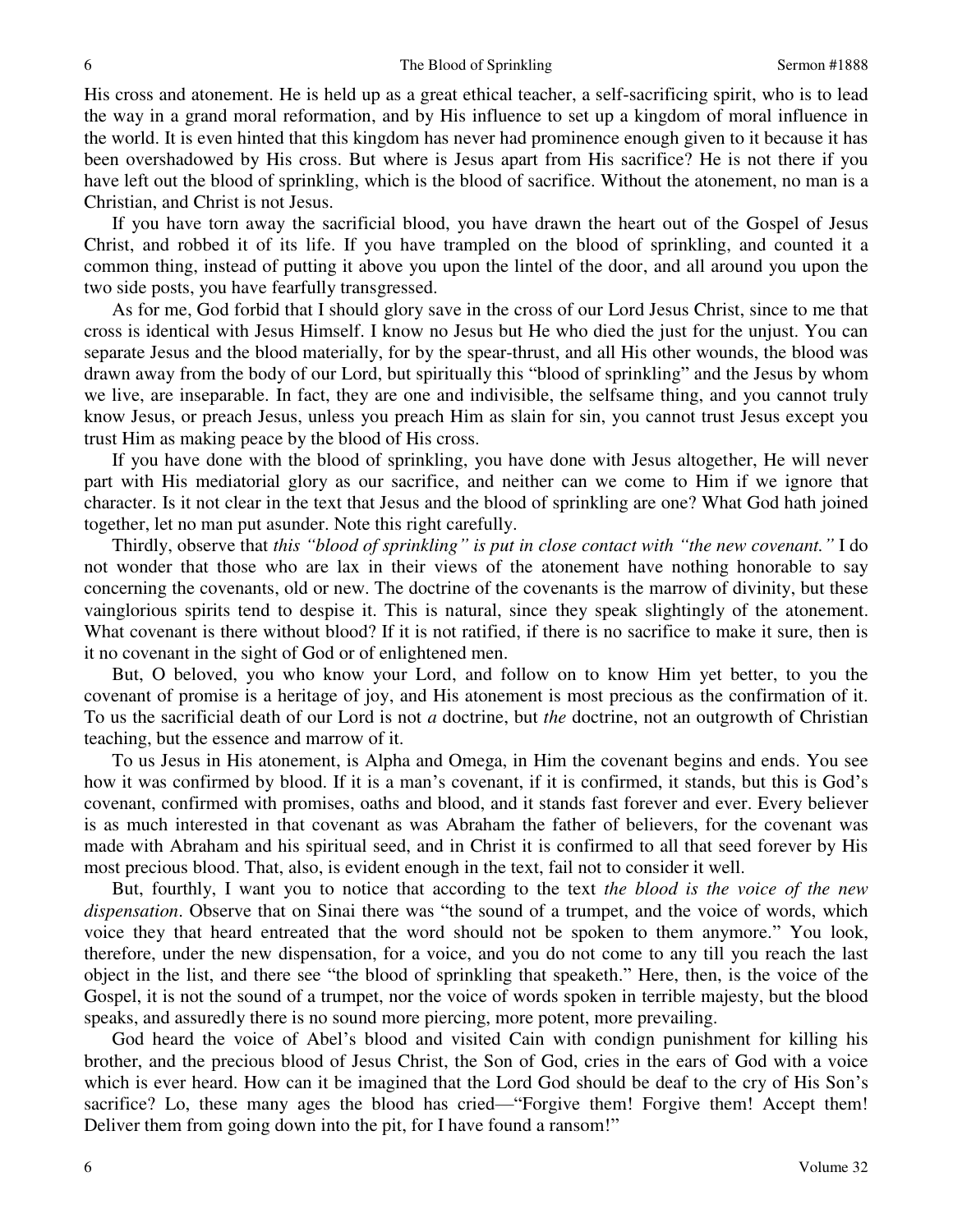### Sermon #1888 The Blood of Sprinkling 7

 The blood of sprinkling has a voice of instruction to us even as it has a voice of intercession with God. It cries to us, "See the evil of sin! See how God loves righteousness! See how He loves men! See how impossible it is for you to escape from the punishment of sin except by this great sacrifice in which the love and the justice of God equally appear! See how JEHOVAH spared not His own Son, but freely delivered Him up for us all."

What a voice there is in the atonement!—a voice which pleads for holiness and love, for justice and grace, for truth and mercy. "See that ye refuse not Him that speaketh."

 Do you not hear it? If you take away the blood of sprinkling from the Gospel, you have silenced it. It has no voice if this is gone. "Oh," they say, "the Gospel has lost its power!" What wonder when they have made it a dumb Gospel! How can it have power when they take away that which is its life and speech? Unless the preacher is evermore preaching this blood, and sprinkling it by the doctrine of faith, his teaching has no voice either to awaken the careless or to cheer the anxious.

 If ever there should come a wretched day when all our pulpits shall be full of modern thought, and the old doctrine of a substitutionary sacrifice shall be exploded, then will there remain no word of comfort for the guilty or hope for the despairing. Hushed forever will be those silver notes which now console the living, and cheer the dying, a dumb spirit will possess this sullen world, and no voice of joy will break the blank silence of despair. The Gospel speaks through the propitiation for sin, and if that be denied, it speaks no more. Those who preach not the atonement exhibit a dumb and dummy Gospel, a mouth it has, but speaks not, they that make it are like unto their idol.

 Let me draw you nearer still to the text. Observe, that *this voice is identical with the voice of the Lord Jesus,* for it is put so. "The blood of sprinkling that speaketh. See that ye refuse not *him* that speaketh." Whatever the doctrine of the sacrifice of Jesus may be, it is the main teaching of Jesus Himself. It is well to notice that the voice which spoke from Sinai was also the voice of Christ. It was Jesus who delivered that law the penalty of which He was Himself to endure. He that read it out amidst the tempest was Jesus.

 Notice the declaration—"Whose voice then shook the earth." Whenever you hear the Gospel, the voice of the precious blood is the voice of Jesus Himself, the voice of Him that shook the earth at Sinai. This same voice shall by and by shake not the earth only, but also heaven. What a voice there is in the blood of sprinkling, since indeed it is the voice of the eternal Son of God, who both makes and destroys!

Would you have me silence the doctrine of the blood of sprinkling? Would any one of you attempt so horrible a deed? Shall we be censured if we continually proclaim the heaven-sent message of the blood of Jesus? Shall we speak with bated breath because some affected person shudders at the sound of the word *"blood"*? or some "cultured" individual rebels at the old-fashioned thought of sacrifice? Nay, verily, we will sooner have our tongue cut out than cease to speak of the precious blood of Jesus Christ. For me there is nothing worth thinking of or preaching about but this grand truth, which is the beginning and the end of the whole Christian system, namely, that God gave His Son to die that sinners might live. This is not the voice of the blood only, but the voice of our Lord Jesus Christ Himself. So says the text, and who can contradict it?

 Further, my brethren, from the text I learn another truth, namely, that *this blood is always speaking*. The text says not "the blood of sprinkling that spoke," but "that speaketh." It is always speaking, it always remains a plea with God and a testimony to men. It never will be silenced, either one way or the other. In the intercession of our risen and ascended Lord His sacrifice ever speaks to the Most High. By the teaching of the Holy Ghost the atonement will always speak in edification to believers yet upon the earth. It is the blood that speaketh.

 According to our text, this is the only speech which this dispensation yields us. Shall that speech ever be still? Shall we decline to hear it? Shall we refuse to echo it? God forbid. By day, by night, the great sacrifice continues to cry to the sons of men, "Turn ye from your sins, for they cost your Savior dearly. The time of your ignorance God winked at, but now commands all men everywhere to repent,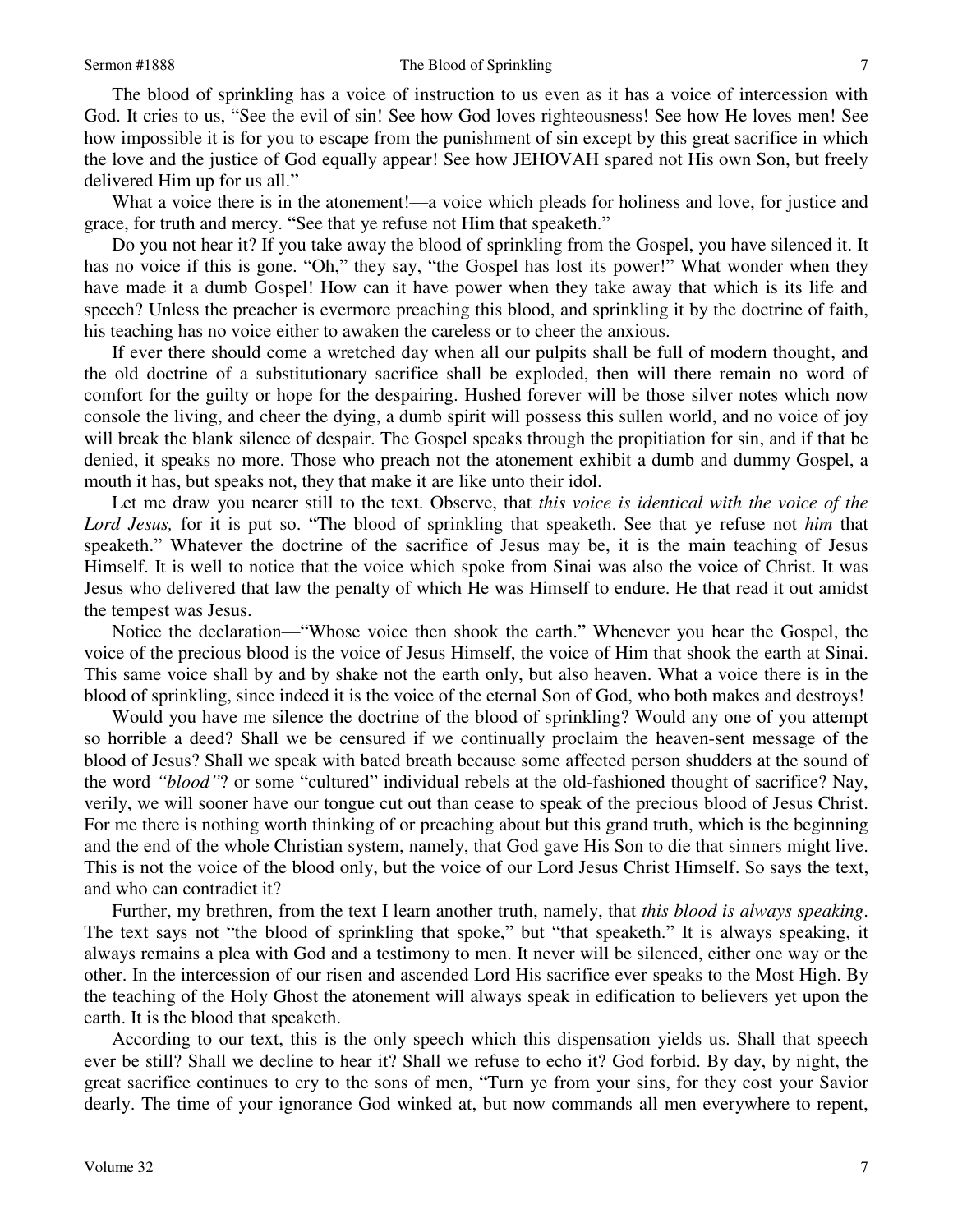since He is able to forgive and yet be just. Your offended God has Himself provided a sacrifice, come and be sprinkled with its blood, and be reconciled once and for all."

 The voice of this blood speaks wherever there is a guilty conscience, wherever there is an anxious heart, wherever there is a seeking sinner, wherever there is a believing mind. It speaks with a sweet, familiar, tender, inviting voice. There is no music like it to the sinner's ear, it charms away his fears. It shall never cease its speaking so long as there is a sinner yet out of Christ, nay, so long as there is one on earth who still needs its cleansing power because of fresh backslidings.

 Oh, hear its voice! Incline your ear and receive its blessed accents, it says, "Come now, and let us reason together, saith the Lord; though your sins be as scarlet, they shall be as white as snow; though they be red like crimson, they shall be as wool."

 This part of my discourse will not be complete unless I bid you notice that we are expressly told that *this precious blood speaks "better things than that of Abel."* I do not think that the whole meaning of the passage is exhausted if we say that Abel's blood cries for vengeance, and that Christ's blood speaks for pardon. Dr. Watts puts it—

> *"Blood has a voice to pierce the skies: 'Revenge!' the blood of Abel cries; But the dear stream when Christ was slain Speaks peace as loud from ev'ry vein."*

 That is quite true, but I conceive that it is not all the sense, and perhaps not even *the* sense here intended. Revenge is scarcely a good thing, yet Abel's blood spoke good things, or we should hardly read that Christ's blood speaks "better things." What does the blood of Abel speak? The blood of Abel speaks to a complete and believing obedience to God. It shows us a man who believes God, and notwithstanding the enmity of his brother, brings to God the appointed sacrifice of faith, strictly following up, even to the bitter end, his holy obedience to the Most High. That is what the blood of Abel says to me, and the blood of Jesus says the same thing most emphatically.

 The death of Jesus Christ was the crown and close of a perfect life, it was a fit completion of a course of holiness. In obedience to the Great Father, Jesus even laid down His life. But if this is all the blood of Jesus speaks, as some say that it is, then it does not speak better things than the blood of Abel, for it only says the same things in a louder voice. The martyrdom of any saint has a voice for obedience to God as truly as the martyrdom of Jesus, but the death of our Lord says far more, infinitely more, than this, it not only witnesses to complete obedience, but it provides the way by which the disobedient may be forgiven and helped to obedience and holiness. The cross has a greater, deeper, gladder Gospel for fallen men than that of a perfect example which they are unable to follow.

 The blood of Abel said this too—that he was not ashamed of his faith, but witnessed a good confession concerning his God, even to the death, he put his life in his hand, and was not ashamed to stand at the altar of God, and avow his faith by obediently offering the ordained sacrifice. Now, I grant you that the blood of Jesus also declares that He was a faithful and true witness, who willingly sealed His witness with His blood. He proved by shedding His blood that He could not be turned aside from truth and righteousness, even though death stood in His way, but if that is all that the blood of sprinkling speaks, it says no better things than the blood of Abel. "Be faithful unto death," is the voice of Abel as well as of Jesus. Jesus must have said more than this by his blood-shedding.

 The blood of Abel said good things, that is implied in the fact that the blood of Jesus Christ says better things, and no doubt the blood of Abel rises to the dignity of teaching self-sacrifice. Here was a man, a keeper of sheep, who by his mode of life laid out his life for the good of those committed to his charge, and at the last, in obedience to God, he yielded himself up to die by a brother's hand. It was the first draught of a picture of self-sacrifice.

 Our Lord Jesus Christ also made a complete self-sacrifice. All His life He gave Himself to men. He lived never for Himself. The glory of God and the good of men were united in one passion which filled